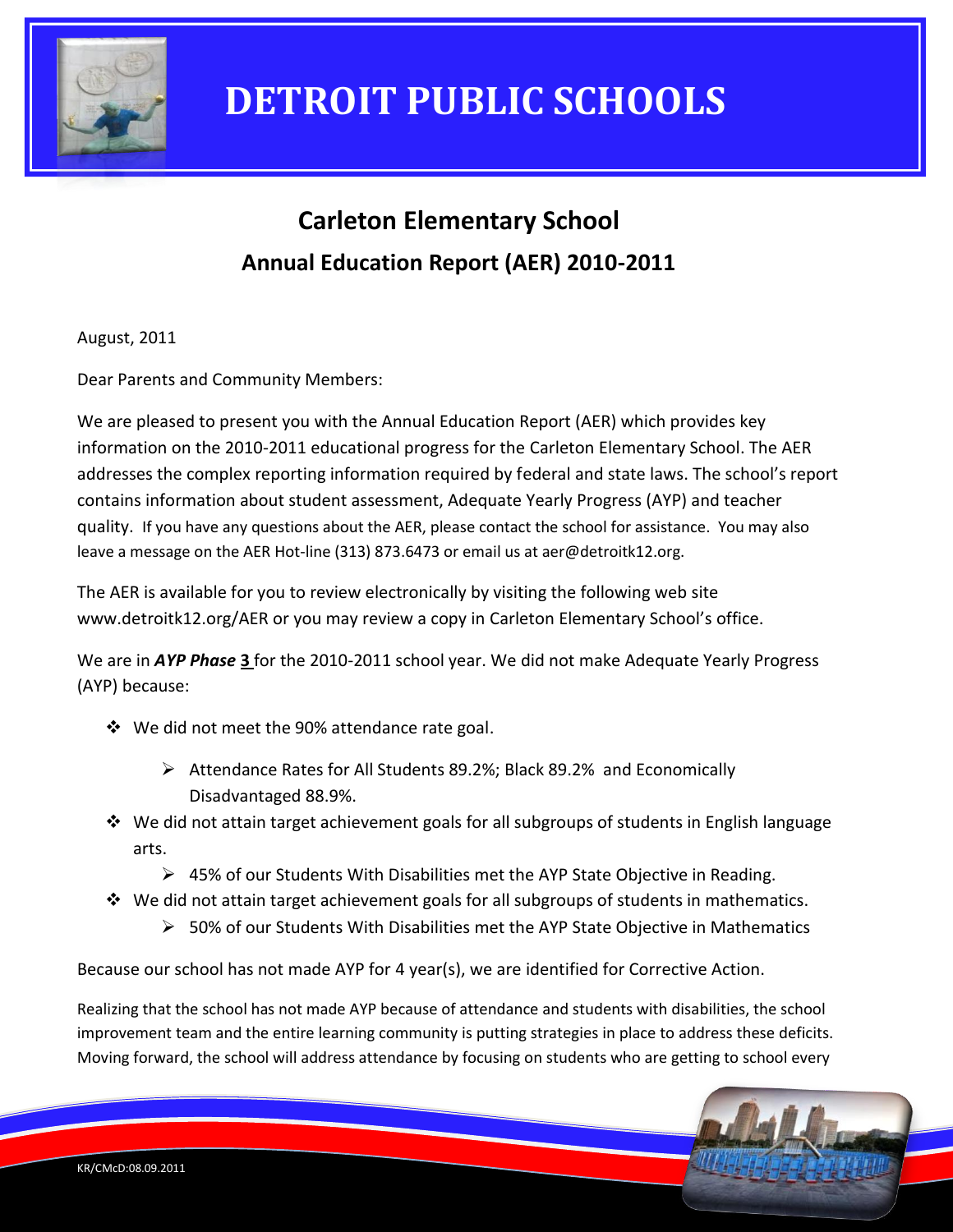

day and on time (classroom/school wide incentives), as well as using the counselor to focus on those students who have chronic attendance problems and address them individually (rewarding students for getting to school every day with incentives, investigating transportation and/or clothing issues, etc.). This strategy is already in place and operational as of the  $2^{nd}$  semester of the 2010-2011 school year. To address SWD – and all at-risk students – a structured MEAP plan will be in place across all grade levels that will be utilized throughout the school year. Within this plan, we will have professional development on using data more efficiently to address learning needs (DPS & WC-RESA), re-allocating instructional and non-instructional resources to work with students, utilizing the interventions already provided to us with our core programs more effectively, and identifying students that are within 10 to 15 points of their respective cut scores and providing them with additional instruction (since this is usually the equivalent of 2-3 questions for proficiency).

To involve our parents more in this process, workshops will be provided throughout the school year. There will also be a MEAP professional development for parents in September (parents of grades 3 – 5 students) to give them strategies and suggestions for what they can do at home to support the learning in school. We already send home monthly calendars with reading suggestions and other activities they can do (such as Parents Make a Difference), and work with parents through monthly parent meetings and literacy workshops. Additionally, parents/guardians you can become involved in the successful education of your child (ren) by:

- Making sure that your child is in school every day possible!
	- o Make sure they arrive;
		- **-** On time!
		- On Task!
		- Ready to learn!
- Establish a daily family routine with scheduled homework time.  $\bullet$ 
	- $\circ$  Designate a time and place for your child to do homework. Make sure all assignments are completed and promptly returned when due.
	- o Be aware of tests and project schedules
- Use TV wisely
	- $\circ$  Academic Achievement drops for children who watch more than 10 hours a week.
	- o Limit the amount of time spent watching TV
	- o Select educational programs
	- o Watch and discuss shows with your child (ren). This will help children understand how stories are structured.
- Make sure your child has access to a computer and the Internet
- Partner with your child's teacher, stay informed about your child (ren)'s progress at school.

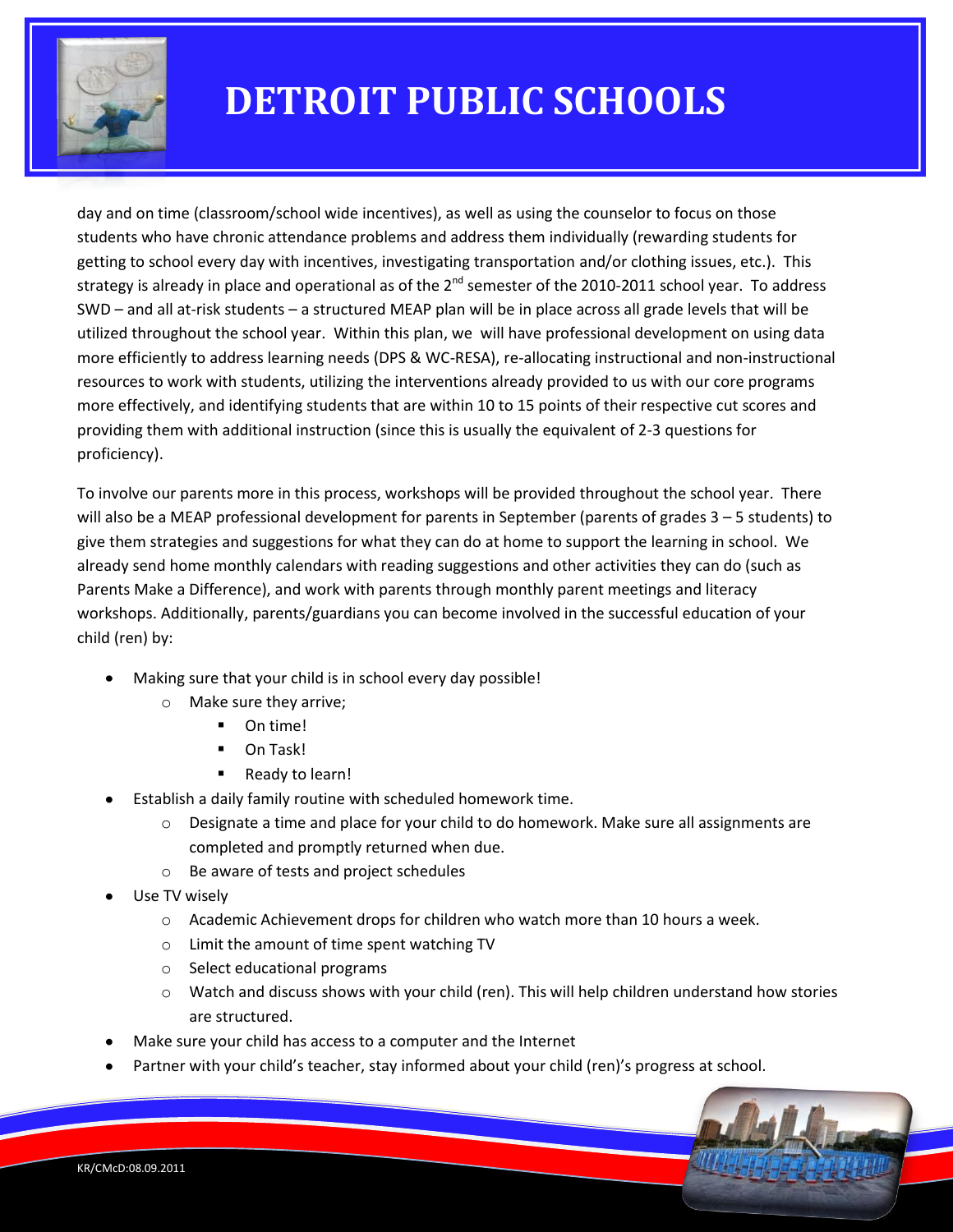

- Participate on local school committees
- Become a member of the Local School Community Organization (LSCO)
- Volunteer in and around school

State law requires that we also report additional information.

### **Process for assigning pupils to the school**

During the 2009-2010 school year, students were required to live within the boundary of the school to which they were assigned.

During the 2010-2011 school year Open Enrollment Detroit Public Schools implemented the "Open Enrollment Initiative. This initiative allows students to elect to attend any Detroit Public School without being required to live within the boundary for that school. The "Open Enrollment Initiative" does not apply to the Examination High Schools, or Application Schools. Parents may enroll their child (ren) in the school of their interest as long as the school has not reached capacity for their particular grade. Enrollment preference is given to students who live within the boundary of a school. It should also be noted that transportation will not be provided for students who select a school outside of the boundary of their home school. Open Enrollment Initiative resources can be found on our web-site at: http://detroitk12.org/resources/prospective\_students/

#### **School Improvement Status**

| Year      | <b>School Improvement Status</b> |
|-----------|----------------------------------|
| 2010-2011 | AYP Not Met ~ Corrective Action  |
| 2009-2010 | AYP Not Met~ School Improvement  |

#### **Detroit Public Schools' Core Curriculum:**

Consistent with the District academic plan, **Excellent Schools for Every Child,** there are aggressive plans to accelerate the rate of student achievement and to ensure that students graduate with the academic and social skills necessary for success in college and the workplace.

#### **Specific curriculum actions include:**

\*alignment of the curriculum, lessons planning and pacing calendars to national and state standards

\*ensuring that material and texts and supplemental resources and used in the classroom are directly linked to and with the grade expectations

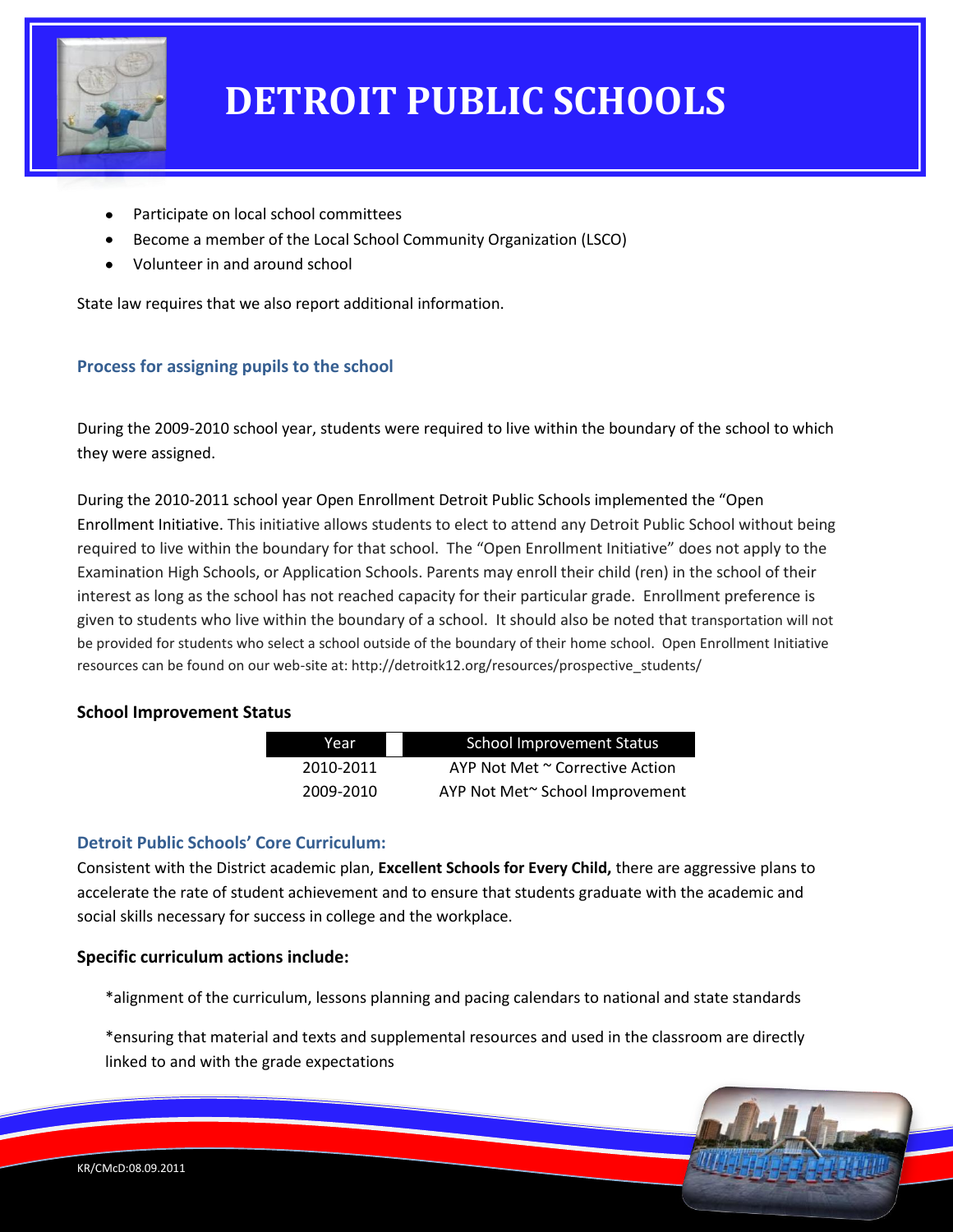

\*defined grade level expectations to create alignment throughout the school

\* Administration and review of quarterly benchmark assessments for students in grades 3-12

\*use pre-intervention tools such as the Dynamic Indicator of Basic Early Literacy Skills (DIBLES) to access language fluency for students on grades Prek-2 to ensure literacy foundation for reading success

\*use of the data (both formal and informal) to inform teaching strategies and professional development needs for staff, including but not limited to, teachers and administrators

\*focused professional development on the use of appropriate curriculum and teaching strategies, monitoring results and developing the interventions for re-teaching, as necessary

\*use technology (Learning Village/an on-line instructional management system) as a tool to manage instruction and teacher practice

#### **Access to the Core Curriculum**

The instructional strategies and grade level expectations are aligned to the state standards and the NAEP. This represents the core curriculum which is supported by the texts, materials, computer soft ware and other school level resources used daily in the classrooms. All of the professional development activities are aligned to the core curriculum.

The implementation is a process delineated in the District Plan **Excellent Schools for Every Child**. This plan serves as the framework for each school's academic achievement plan. The frequent monitoring of the implementation of these plans is conducted by the school diagnostic visits, review of the benchmark assessments, use of the teacher evaluation tool and adherence to the pacing calendar.

The variances from the state plan can be found in the grade level expectations which are also aligned to the higher standards of NAEP.

A Summer Parent University is offered with classes to increase parenting skills, early childhood literacy, adult literacy and GED. During the school year, the Regional Parent Resource Center are a vehicle for parents and other community member to participate in regular and on-going informational and participatory sessions focused on curriculum and instruction. Learning Village (an on line instructional management system)

Web updates and semi-annual progress reports are also a means to disseminate information to parents and community.

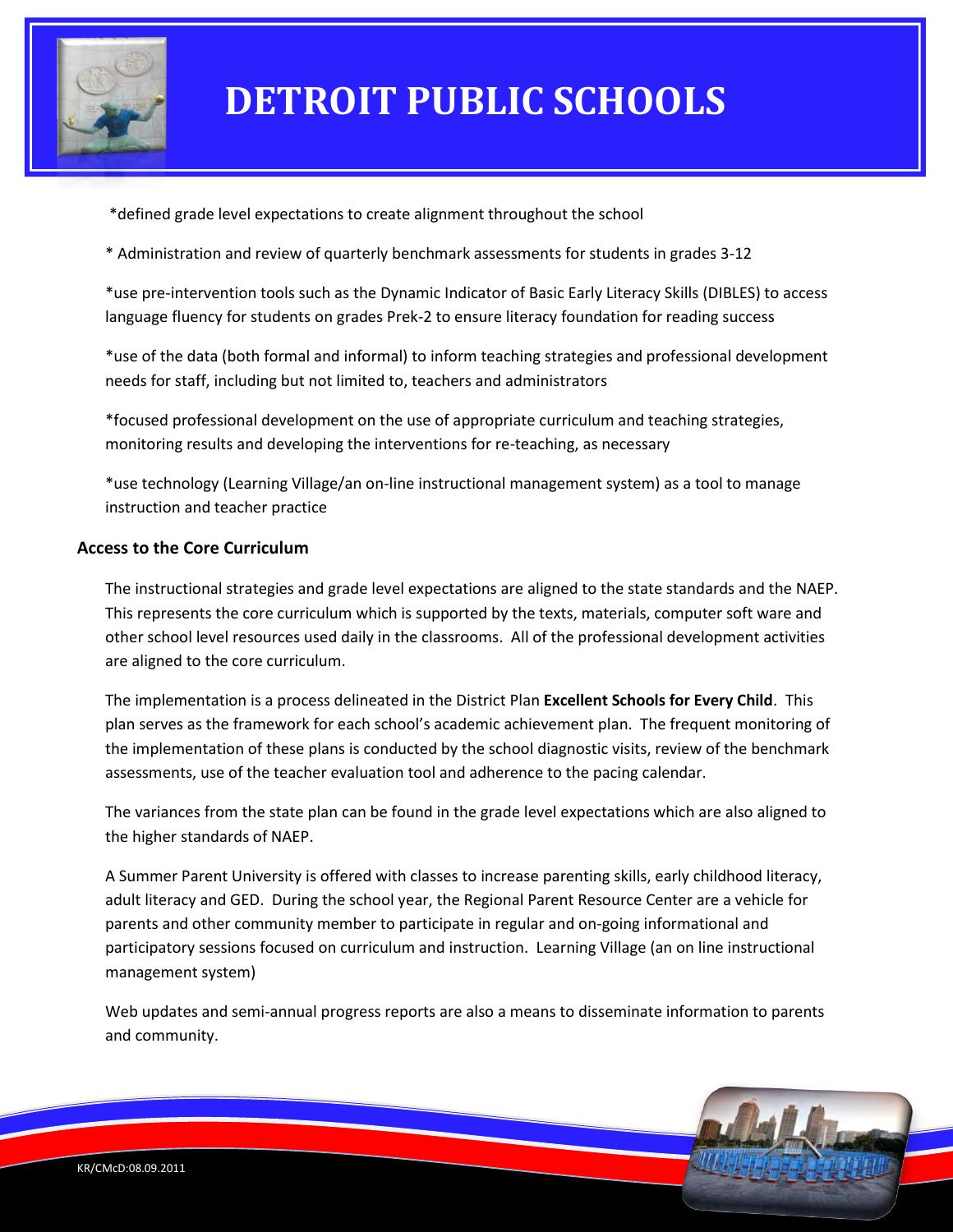

Detroit Public Schools Core Curriculum is currently under revision. Pacing Charts and Curriculum guided will be posted to the Academic Affairs page of our web-site in the near future.

#### **Parent Engagement**

\*Use the technology portal for parents to view daily lessons and to communication with teachers.

\*implement and follow through with the parent contracts.

\*increase the Volunteer Reading Corps from approximately 5000 volunteers this year to 10,000 for next school year.

\*use the Parent Resource Center to engage parents in innovative workshops and session that are practical and will result in parent support to students at home.

#### **Student Achievement Results**

Aggregate Student Achievement Results and Detroit Public Schools Quarterly Benchmark Assessment in Reading and Mathematics for Carleton Elementary School can be found on the Detroit Public Schools' web-page at the Research, Evaluation and Assessment site at [http://detroitk12.org/data/rea/.](http://detroitk12.org/data/rea/) The following reports are available:

- District Profile Report
- Combined School Profile Reports
- Individual School Profile Reports
- Adequate Yearly Progress (AYP) Reports
- Annual Education Report

### **Parent-Teacher Conferences (Interactions):**

| <b>School Year</b> | Total Parent<br><b>Interactions</b> | Percent |
|--------------------|-------------------------------------|---------|
| 2010-2011          | 116                                 | 10.5%   |
| 2009-2010          | 226                                 | N/A     |

The Detroit Public Schools' Office of Research, Evaluation, Assessment and Accountability has developed a data collection system which has enabled the district to comply with the Annual Education Report criteria of identifying the number and percent of students represented by parents at Parent-Teacher-Conferences.